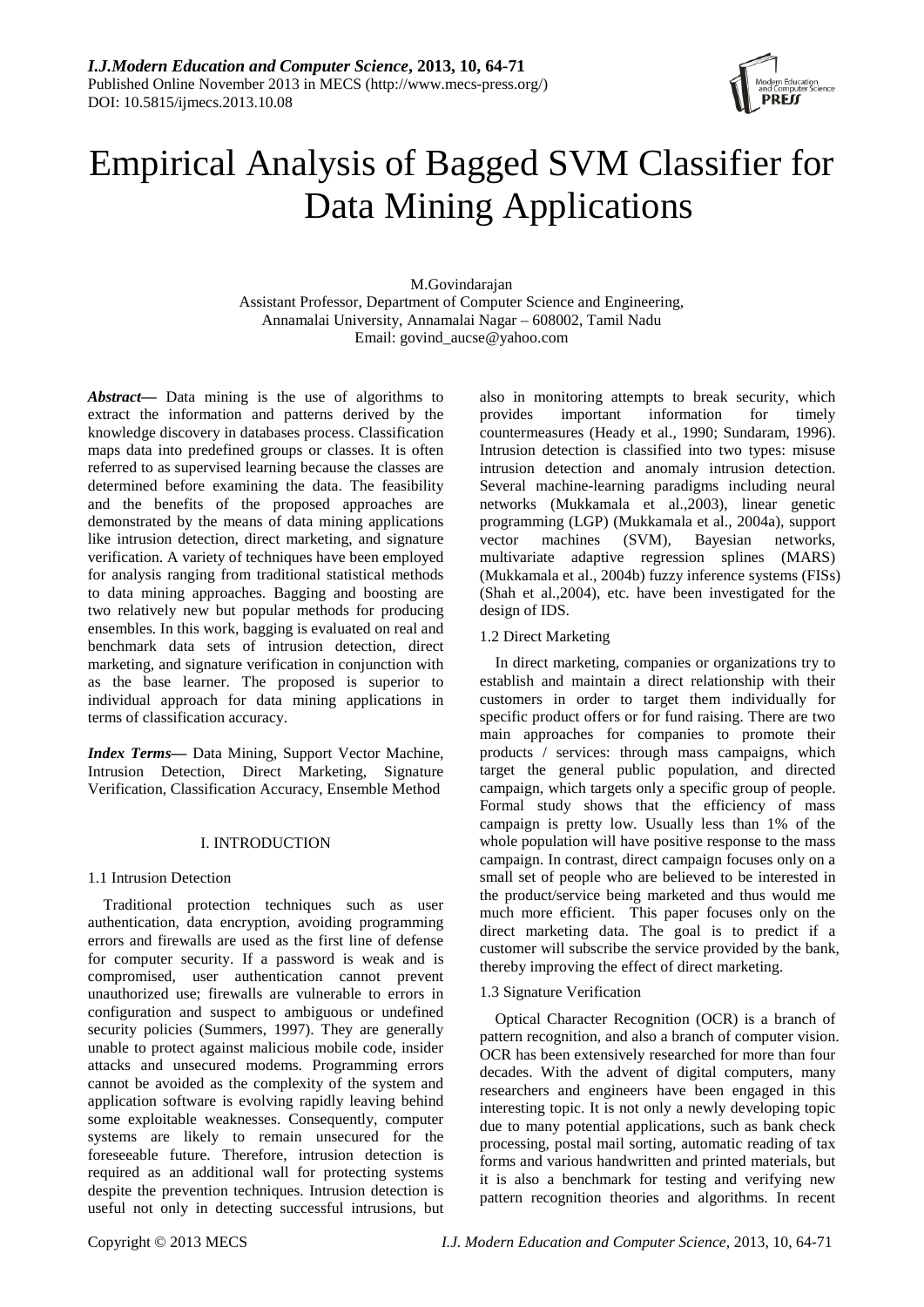years, many new classifiers and feature extraction algorithms have been proposed and tested on various OCR databases and these techniques have been used in wide applications. Numerous scientific papers and inventions in OCR have been reported in the literature. It can be said that OCR is one of the most important and active research fields in pattern recognition. Today, OCR research is addressing a diversified number of sophisticated problems. Important research in OCR includes degraded (heavy noise) omni font text recognition, and analysis/recognition of complex documents (including texts, images, charts, tables and video documents). Handwritten numeral recognition, (as there are varieties of handwriting styles depending on an applicant's age, gender, education, ethnic background, etc., as well as the writer's mood while writing), is a relatively difficult research field in OCR.

In the area of character recognition, the concept of combining multiple classifiers is proposed as a new direction for the development of highly reliable character recognition systems (C.Y.Suen et al., 1990) and some preliminary results have indicated that the combination of several complementary classifiers will improve the performance of individual classifiers (C.Y.Suen et al., 1990 and T.K.Ho et al., 1990).

The rest of this paper is organized as follows: Section 2 describes the related work. Section 3 presents classification methods and Section 4 explains the performance evaluation measures. Section 5 focuses on the experimental results and discussion. Finally, results are summarized and concluded in section 6.

#### **II. RELATED WORK**

#### 2.1 Intrusion Detection

The Internet and online procedures is an essential tool of our daily life today. They have been used as an important component of business operation (T. Shon and J. Moon, 2007). Therefore, network security needs to be carefully concerned to provide secure information channels. Intrusion detection (ID) is a major research problem in network security, where the concept of ID was proposed by Anderson in 1980 (J.P. Anderson, 1980). ID is based on the assumption that the behavior of intruders is different from a legal user (W. Stallings, 2006). The goal of intrusion detection systems (IDS) is to identify unusual access or attacks to secure internal networks (C. Tsai, et al., 2009) Network-based IDS is a valuable tool for the defense-in-depth of computer networks. It looks for known or potential malicious activities in network traffic and raises an alarm whenever a suspicious activity is detected. In general, IDSs can be divided into two techniques: misuse detection and anomaly detection (E. Biermannet al.2001; T. Verwoerd, et al., 2002) Misuse intrusion detection (signature-based detection) uses well-defined patterns of the malicious activity to identify intrusions (K. Ilgun et al., 1995; D. Marchette, 1999) However, it may not be able to alert the system administrator in case of a new attack.

Anomaly detection attempts to model normal behavior profile. It identifies malicious traffic based on the deviations from the normal patterns, where the normal patterns are constructed from the statistical measures of the system features (S. Mukkamala, et al., 2002). The anomaly detection techniques have the advantage of detecting unknown attacks over the misuse detection technique (E. Lundin and E. Jonsson, 2002). Several machine learning techniques including neural networks, fuzzy logic (S. Wu and W. Banzhaf, 2010), support vector machines (SVM) (S. Mukkamala, et al., 2002; S. Wu and W. Banzhaf, 2010) have been studied for the design of IDS. In particular, these techniques are developed as classifiers, which are used to classify whether the incoming network traffics are normal or an attack. This paper focuses on the support vector machine (SVM) among various machine learning algorithms.

# 2.2 Direct Marketing

Various data mining techniques have been used to model customer response to catalogue advertising. Traditionally statistical methods such as discriminant analysis, least squares and logistic regression have been applied to response modeling.

Given the interest in this domain, there are several works that use DM to improve bank marketing campaigns (Ling and Li, 1998) (Hu, 2005) (Li et al, 2010). In particular, often these works use a classification DM approach, where the goal is to build a predictive model that can label a data item into one of several predefined classes (e.g. "yes", "no"). Several DM algorithms can be used for classifying marketing contacts, each one with its own purposes and capabilities. Examples of popular DM techniques are: Naïve Bayes (NB) (Zhang, 2004), Decision Trees (DT) (Aptéa and Weiss, 1997) and Support Vector Machines (SVM) (Cortes and Vapnik, 1995).

Neural Networks have also been used in response modeling. To overcome the neural networks limitations, Shin and Cho applied Support Vector Machine (SVM) to response modeling. In their study, they introduced practical difficulties such as large training data and class imbalance problem when applying SVM to response modeling. They proposed a neighborhood property based pattern selection algorithm (NPPS) that reduces the training set without accuracy loss. For the other remaining problem they employed different misclassification costs to different class errors in the objective function (Shin 2006).

Although SVM is applied to a wide variety of application domains, there have been only a couple of SVM application reports in response modeling. Cheung, Kwok, Law, and Tsui (2003) used SVM for contentbased recommender systems. The system is definitely a form of direct marketing that has emerged by virtue of recent advances in the World Wide Web, e-business, and on-line companies. They compared Naive Bayes, C4.5 and 1-nearest neighbor rule with SVM. The SVM yielded the best results among them. More specific,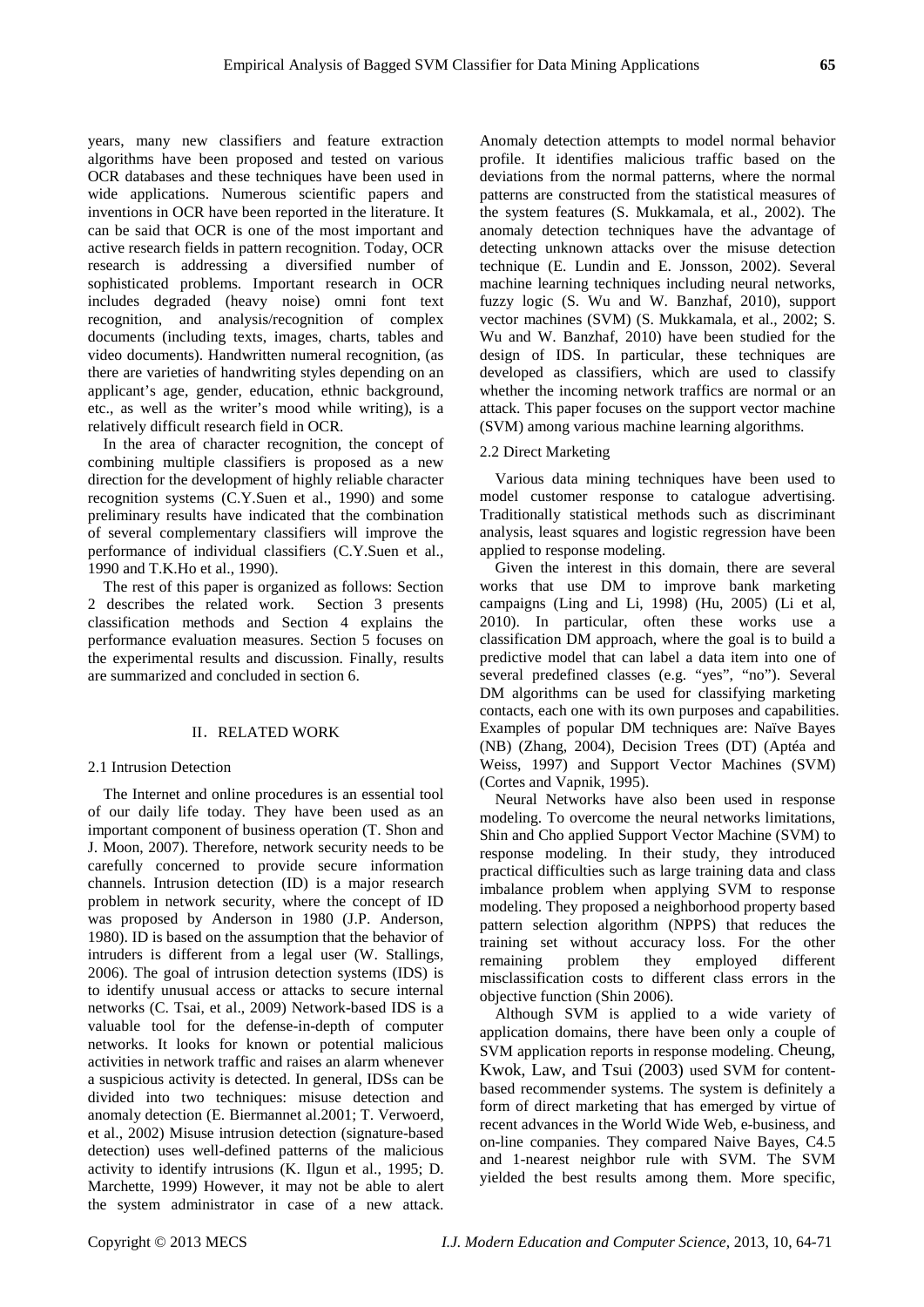SVM application to response modeling was attempted by Viaene et al. (2001b).

## 2.3 Signature Verification

In the past several decades, a wide variety of approaches have been proposed to attempt to achieve the recognition system of handwritten numerals. These approaches generally fall into two categories: statistical method and syntactic method (C. Y. Suen, et al., 1992). First category includes techniques such as template matching, measurements of density of points, moments, characteristic loci, and mathematical transforms. In the second category, efforts are aimed at capturing the essential shape features of numerals, generally from their skeletons or contours. Such features include loops, endpoints, junctions, arcs, concavities and convexities, and strokes.

Suen et al.,(1992) proposed four experts for the recognition of handwritten digits. In expert one, the skeleton of a character pattern was decomposed into branches. The pattern was then classified according to the features extracted from these branches. In expert two, a fast algorithm based on decision trees was used to process the more easily recognizable samples, and a relaxation process was applied to those samples that could not be uniquely classified in the first phase. In expert three, statistical data on the frequency of occurrence of features during training were stored in a database. This database was used to deduce the identification of an unknown sample. In expert four, structural features were extracted from the contours of the digits. A tree classifier was used for classification. The resulting multiple-expert system proved that the consensus of these methods tended to compensate for individual weakness, while preserving individual strengths. The high recognition rates were reported and compared favorably with the best performance in the field.

The utilization of the Support Vector Machine (SVM) classifier has gained immense popularity in the past years (C. J. C. Burges., et al., 1997 and U. Krebel, 1999). SVM is a discriminative classifier based on Vapnik's structural risk minimization principle. It can be implemented on flexible decision boundaries in high dimensional feature spaces. Generally, SVM solves a binary (two-class) classification problem, and multi-class classification is accomplished by combining multiple binary SVMs. Good results on handwritten numeral recognition by using SVMs can be found in Dong, et al.'s paper.

#### 2.4 Bagging Classifiers

Breiman (1996c) showed that bagging is effective on "unstable" learning algorithms where small changes in the training set result in large changes in predictions. Breiman (1996c) claimed that neural networks and decision trees are example of unstable learning algorithms.

The boosting literature (Schapire, Freund, Bartlett, & Lee, 1997) has recently suggested (based on a few data sets with decision trees) that it is possible to further reduce the test-set error even after ten members have been added to an ensemble (and they note that this result also applies to bagging).

In this work, bagging is evaluated on real and benchmark data sets of intrusion detection, direct marketing, and signature verification in conjunction with support vector machine as the base learner. The performance of the proposed bagged SVM classifier is examined in comparison with standalone SVM.

# III. CLASSIFICATION METHODS

# 3.1 Existing Support Vector Machine

Support vector machines (Cherkassky *et al.*, 1998; Burges, 1998) are powerful tools for data classification. Classification is achieved by a linear or nonlinear separating surface in the input space of the dataset. The separating surface depends only on a subset of the original data. This subset of data, which is all that is needed to generate the separating surface, constitutes the set of support vectors. In this study, a method is given for selecting as small a set of support vectors as possible which completely determines a separating plane classifier. In nonlinear classification problems, SVM tries to place a linear boundary between two different classes and adjust it in such a way that the margin is maximized (Vanajakshi and Rilett, 2004). Moreover, in the case of linearly separable data, the method is to find the most suitable one among the hyperplanes that minimize the training error. After that, the boundary is adjusted such that the distance between the boundary and the nearest data points in each class is maximal.

### 3.2 Proposed Bagged Support Vector Machine

Given a set D, of d tuples, bagging works as follows. For iteration i  $(i = 1, 2, \ldots, k)$ , a training set,  $D_i$ , of d tuples is sampled with replacement from the original set of tuples, D. The bootstrap sample  $D_i$ , by sampling D with replacement, from the given training data set D repeatedly. Each example in the given training set D may appear repeated times or not at all in any particular replicate training data set  $D_i$ . A classifier model,  $M_i$ , is learned for each training set, D<sub>i</sub>. To classify an unknown tuple,  $X$ , each classifier,  $M<sub>i</sub>$ , returns its class prediction, which counts as one vote. The bagged SVM,  $M^*$ , counts the votes and assigns the class with the most votes to X. **Algorithm: SVM ensemble classifier using bagging Input:**

- D, a set of d tuples.
- $k = 1$ , the number of models in the ensemble.
- Base Classifier (Support Vector Machine)

**Output:** A Bagged SVM, M\* **Method:**

- 1. for  $i = 1$  to  $k$  do  $\ell$  create k models
- 2. Create a bootstrap sample,  $D_i$ , by sampling D with replacement, from the given training data set D repeatedly. Each example in the given training set D may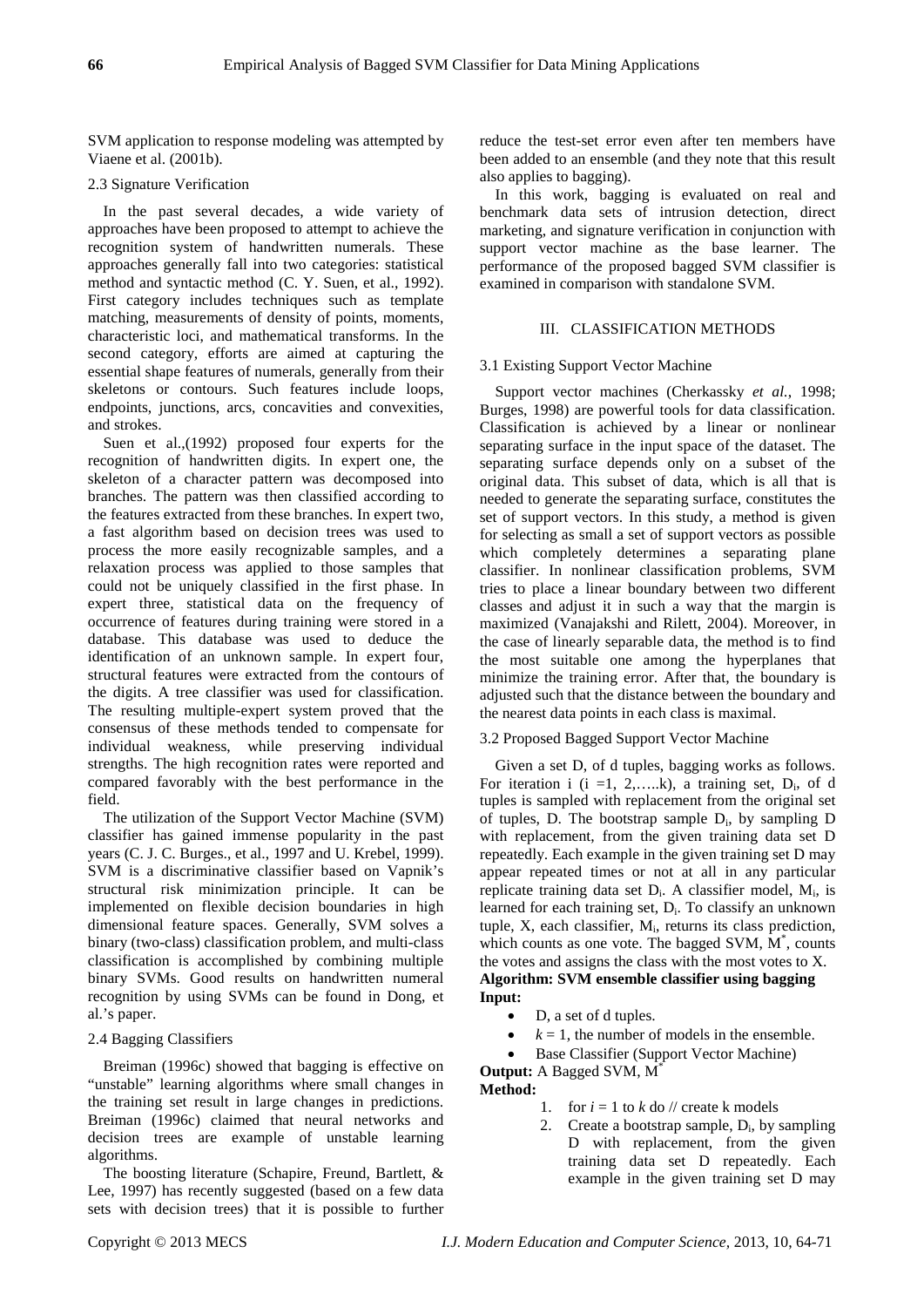appear repeated times or not at all in any particular replicate training data set Di

- 3. Use  $D_i$  to derive a model,  $M_i$ ;
- 4. Classify each example d in training data Di and initialized the weight, Wi for the model, M<sub>i</sub>, based on the accuracies of percentage of correctly classified example in training data  $D_i$ .
- 5. endfor

To use the bagged SVM model on a tuple, X:

- 1. if classification then
- 2. let each of the k models classify X and return the majority vote;
- 3. if prediction then
- 4. let each of the k models predict a value for X and return the average predicted value;

#### IV. PERFORMANCE EVALUATION MEASURES

# 4.1 Cross Validation Technique

Cross-validation (Jiawei Han and Micheline Kamber**,**  2003) sometimes called rotation estimation, is a technique for assessing how the results of a statistical analysis will generalize to an independent data set. It is mainly used in settings where the goal is prediction, and one wants to estimate how accurately a predictive model will perform in practice. 10-fold cross validation is commonly used. In stratified K-fold cross-validation, the folds are selected so that the mean response value is approximately equal in all the folds.

## 4.2 Criteria for Evaluation

The primary metric for evaluating classifier performance is classification Accuracy: the percentage of test samples that are correctly classified. The accuracy of a classifier refers to the ability of a given classifier to correctly predict the label of new or previously unseen data (i.e. tuples without class label information). Similarly, the accuracy of a predictor refers to how well a given predictor can guess the value of the predicted attribute for new or previously unseen data.

# IV. EXPERIMENTAL RESULTS AND DISCUSSION

#### 5.1 Intrusion Detection

## 5.1.1 Real world Dataset Description

The Acer07 dataset, being released for the first time is a real world data set collected from one of the sensors in Acer e-DC (Acer e-Enabling Data Center). The data used for evaluation is the inside packets from August 31, 2007 to September 7, 2007.

#### 5.1.2 Bench Mark Dataset Description

The data used in classification is NSL-KDD, which is a new dataset for the evaluation of researches in network intrusion detection system. NSL-KDD consists of

selected records of the complete KDD'99 dataset (Ira Cohen, et al., 2007). NSL-KDD dataset solve the issues of KDD'99 benchmark [KDD'99 dataset]. Each NSL-KDD connection record contains 41 features (e.g., protocol type, service, and ag) and is labeled as either normal or an attack, with one specific attack type.

#### 5.2 Direct Marketing

## 5.2.1 Real world Dataset Description

The data is related with direct marketing campaigns of a Portuguese banking institution. The marketing campaigns were based on phone calls. Often, more than one contact to the same client was required, in order to access if the product (bank term deposit) would be (or not) subscribed. The classification goal is to predict if the client will subscribe a term deposit (variable y).

# 5.2.2 Bench Mark Dataset Description

The data includes all collective agreements reached in the business and personal services sector for locals with at least 500 members (teachers, nurses, university staff, police, etc) in Canada in 87 and first quarter of 88. Data was used to test 2 tier approach with learning from positive and negative examples.

# 5.3 Signature Verification

#### 5.3.1 Real world Dataset Description

The dataset used to train and test the systems described in this paper was constructed from NIST's Special Database 3 and Special Database 1 which contain binary images of handwritten digits. NIST originally designated SD-3 as their training set and SD-1 as their test set. However, SD-3 is much cleaner and easier to recognize than SD-1. The reason for this can be found on the fact that SD-3 was collected among Census Bureau employees, while SD-1 was collected among high-school students. Drawing sensible conclusions from learning experiments requires that the result be independent of the choice of training set and test among the complete set of samples. Therefore it was necessary to build a new database by mixing NIST's datasets.

#### 5.3.2 Bench Mark Dataset Description

The data used in classification is 10 % U.S. Zip code, which consists of selected records of the complete U.S. Zip code database. The database used to train and test the hybrid system consists of 4253 segmented numerals digitized from handwritten zip codes that appeared on U.S. mail passing through the Buffalo, NY post office. The digits were written by many different people, using a great variety of sizes, writing styles, and instruments, with widely varying amounts of care.

5.3 Experiments and Analysis

# 5.3.1 Intrusion Detection

## 5.3.1.1 Real world Dataset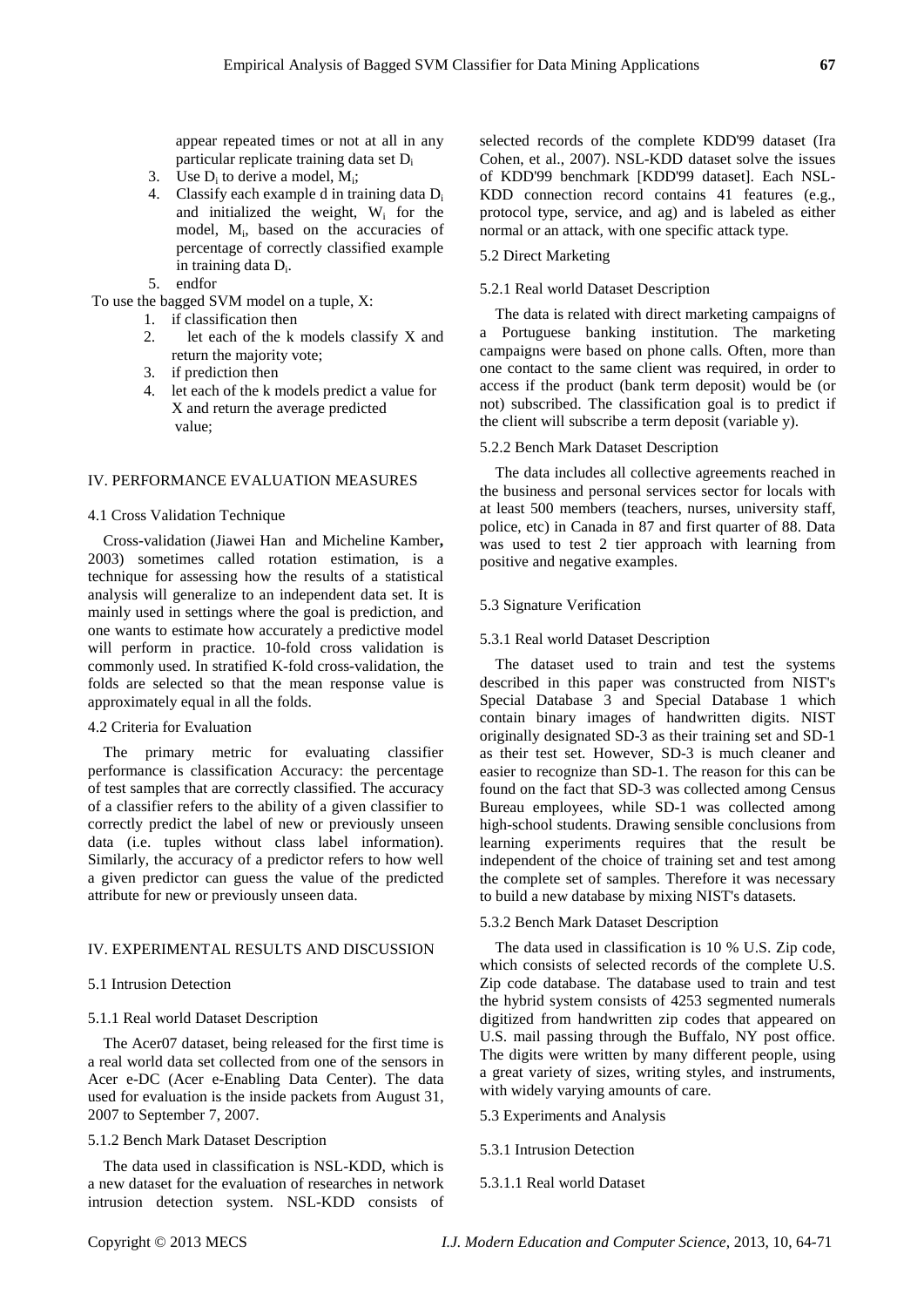The Acer07dataset is taken to evaluate the proposed bagged SVM for intrusion detection system.

Table 1: The Performance of Existing and Proposed Bagged Classifier for real world dataset

| <b>Real Dataset</b>        | <b>Classifiers</b>            | <b>Classification</b> |
|----------------------------|-------------------------------|-----------------------|
|                            |                               | <b>Accuracy</b>       |
| Acer <sub>07</sub> dataset | <b>Existing SVM Classific</b> | 99.80 %               |
|                            | Proposed Bagged               | 99.93 %               |
|                            | <b>SVM Classifier</b>         |                       |



Figure 1: Classification Accuracy of Existing and Proposed Bagged SVM Classifier using Real Dataset

## 5.3.1.2 Bench Mark Dataset

The NSL- KDD dataset is taken to evaluate the proposed bagged SVM for intrusion detection system.

Table 2: The Performance of Existing and Proposed Bagged Classifier for bench mark dataset

| <b>Bench Mark</b><br><b>Dataset</b> | <b>Classifiers</b>            | <b>Classification</b><br><b>Accuracy</b> |
|-------------------------------------|-------------------------------|------------------------------------------|
| <b>NSL-KDD</b>                      | Existing SVM Classifi 91.81 % |                                          |
| dataset                             | Proposed Bagged               | 92.03 %                                  |
|                                     | <b>SVM Classifier</b>         |                                          |



Figure 2: Classification Accuracy of Existing and Proposed Bagged SVM Classifier using Benchmark Dataset

#### 5.3.2 Direct Marketing

In this section, new ensemble classification method is proposed using bagging classifier and its performance is analyzed in terms of accuracy.

# 5.3.2.1 Real world Dataset

The bank marketing dataset is taken to evaluate the proposed bagged SVM classifier.

| Table 3: The Performance of Existing and Proposed Bagged Classifier |
|---------------------------------------------------------------------|
| for real world dataset                                              |

| <b>Real Dataset</b>              | <b>Classifiers</b>                | <b>Classification</b><br>Accuracy |
|----------------------------------|-----------------------------------|-----------------------------------|
| <b>Bank Marketing</b><br>dataset | <b>Existing SVM</b><br>Classifier | 69.00 %                           |
|                                  | Proposed Bagged<br><b>SVM</b>     | 73.33 %                           |



Figure 3: Classification Accuracy of Existing and Proposed Bagged SVM Classifier using Real Dataset

#### 5.3.2.2 Bench Mark Dataset

The labor relations dataset is taken to evaluate the proposed bagged SVM classifier.

Table 4: The Performance of Existing and Proposed Bagged Classifier for benchmark dataset

| <b>Benchmark Dataset</b> | <b>Classifiers</b> | <b>Classification</b> |
|--------------------------|--------------------|-----------------------|
|                          |                    | Accuracy              |
| Labor Relations          | Existing SVM       | 89.47 %               |
| Dataset                  | Classifier         |                       |
|                          | Proposed Bagged    | 96.49 %               |
|                          | <b>SVM</b>         |                       |



Figure 4: Classification Accuracy of Existing and Proposed Bagged SVM Classifier using benchmark Dataset

# 5.3.3 Signature Verification

# 5.3.3.1 Real world Dataset

The NIST dataset are taken to evaluate the proposed bagged SVM for handwriting recognition system.

| Table 5: The Performance of Existing and Proposed Bagged Classifier |
|---------------------------------------------------------------------|
| for real world dataset                                              |

| <b>Real Dataset</b> | <b>Classifiers</b>                       | <b>Classification</b><br><b>Accuracy</b> |
|---------------------|------------------------------------------|------------------------------------------|
| NIST dataset        | <b>Existing SVM</b><br>Classifie         | 89.20 %                                  |
|                     | Proposed Bagged<br><b>SVM Classifier</b> | 98.00 %                                  |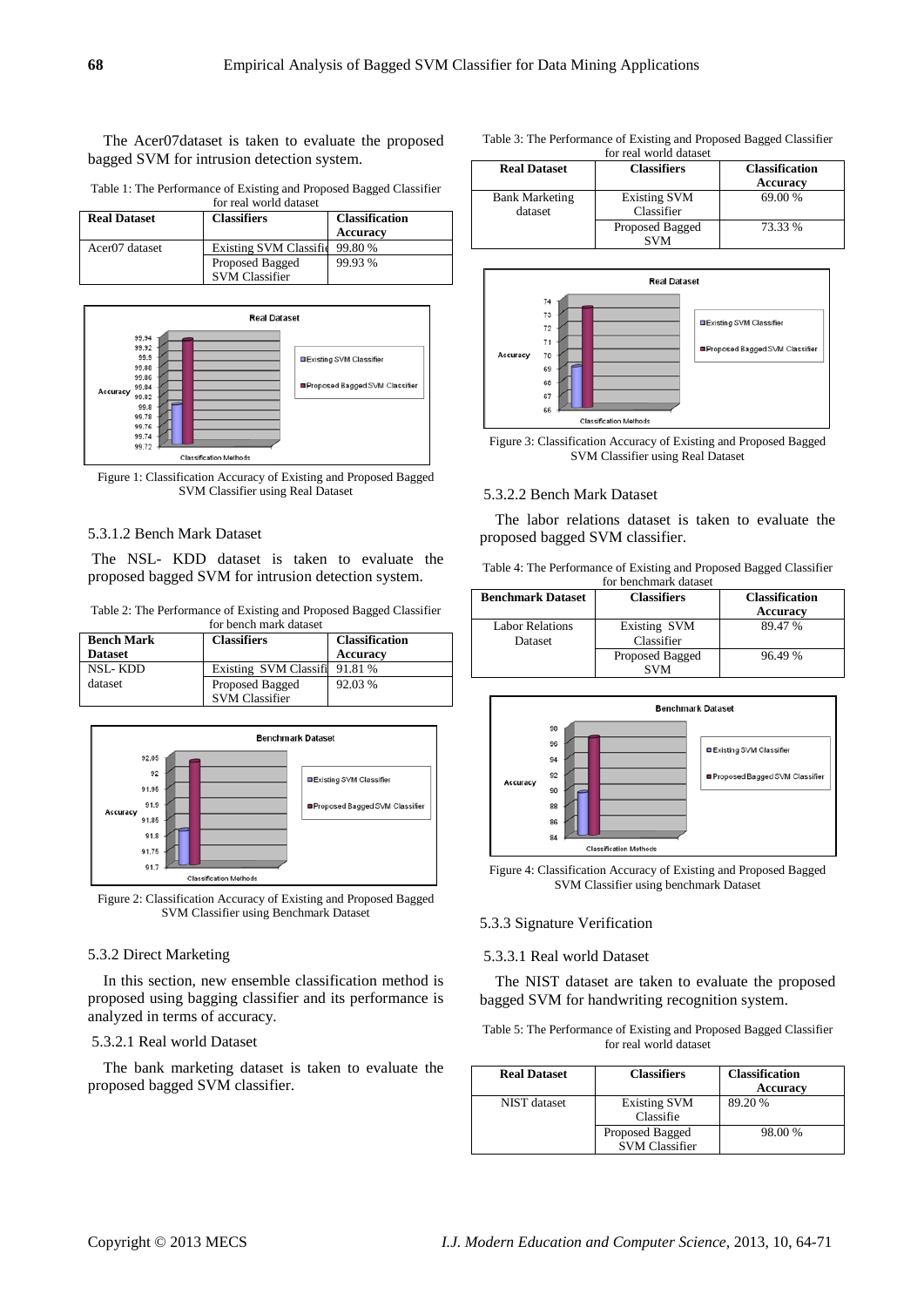

Figure 5: Classification Accuracy of Existing and Proposed Bagged SVM Classifier using Real Dataset

## 5.3.3.2 Bench Mark Dataset

The U.S. Zip code dataset are taken to evaluate the proposed bagged SVM for handwriting recognition system.

| Table 6: Classification Accuracy of Existing and Proposed Bagged |
|------------------------------------------------------------------|
| Classifier for bench mark dataset                                |

| <b>Bench Mark</b> | <b>Classifiers</b>    | <b>Classification</b> |
|-------------------|-----------------------|-----------------------|
| <b>Dataset</b>    |                       | Accuracy              |
| U.S. Zip code     | <b>Existing SVM</b>   | 93.98 %               |
| dataset           | Classifier            |                       |
|                   | Proposed Bagged       | 95.45 %               |
|                   | <b>SVM Classifier</b> |                       |



Figure 6: Classification Accuracy of Existing and Proposed Bagged SVM Classifier using benchmark Dataset

In this research work, new ensemble classification method is proposed using bagging classifier in conjunction with support vector machine as the base learner and the performance is analyzed in terms of accuracy. Here, the base classifiers are constructed using support vector machine. 10-fold cross validation (Kohavi, R, 1995) technique is applied to the base classifier and evaluated classification accuracy. Bagging is performed with support vector machine to obtain a very good classification performance. Table 1 to 6 shows classification performance for real and benchmark datasets of intrusion detection, direct marketing, signature verification using existing and proposed bagged support vector machine. The analysis of results shows that the proposed bagged support vector machine are shown to be superior to individual approach for data mining applications in terms of classification accuracy. According to Fig. 1 to 6 proposed combined model show significantly larger improvement of classification

accuracy than the base classifier. This means that the combined method is more accurate than the individual method for the data mining applications.

The  $\chi^2$  statistic is determined for the above approach and the critical value is found to be less than 0.455. Hence corresponding probability is  $p < 0.5$ . This is smaller than the conventionally accepted significance level of 0.05 or 5%. Thus examining a  $\chi^2$  significance table, it is found that this value is significant with a degree of freedom of 1. In general, the result of  $\chi^2$ statistic analysis shows that the proposed classifier is significant at  $p < 0.05$  than the existing classifier.

#### VI. CONCLUSION

In this research work, new combined classification method is proposed using bagging classifier in conjunction with support vector machine as the base learner and the performance comparison has been demonstrated using real and benchmark dataset of intrusion detection, direct marketing, signature verification in terms of accuracy. This research has clearly shown the importance of using ensemble approach for data mining applications like intrusion detection, direct marketing, and signature verification. An ensemble helps to indirectly combine the synergistic and complementary features of the different learning paradigms without any complex hybridization. Since all the considered performance measures could be optimized, such systems could be helpful in several real world data mining applications. The high classification accuracy has been achieved for the ensemble classifier compared to that of single classifier. The proposed bagged support vector machine is shown to be significantly higher improvement of classification accuracy than the base classifier. The real and benchmark dataset of intrusion detection, direct marketing, signature verification could be detected with high accuracy for homogeneous model. The future research will be directed towards developing more accurate base classifier particularly for the data mining applications.

#### ACKNOWLEDGMENT

Author gratefully acknowledges the authorities of Annamalai University for the facilities offered and encouragement to carry out this work.

#### REFERENCES

- [1] Aptéa, C. and Weiss, S. Data mining with decision trees and decision rules, Future Generation Computer Systems 13, n2-3, 1997, pp.197–210.
- [2] J.P. Anderson. Computer security threat monitoring and surveillance, Technical Report, James P. Anderson Co., Fort Washington, PA, 1980.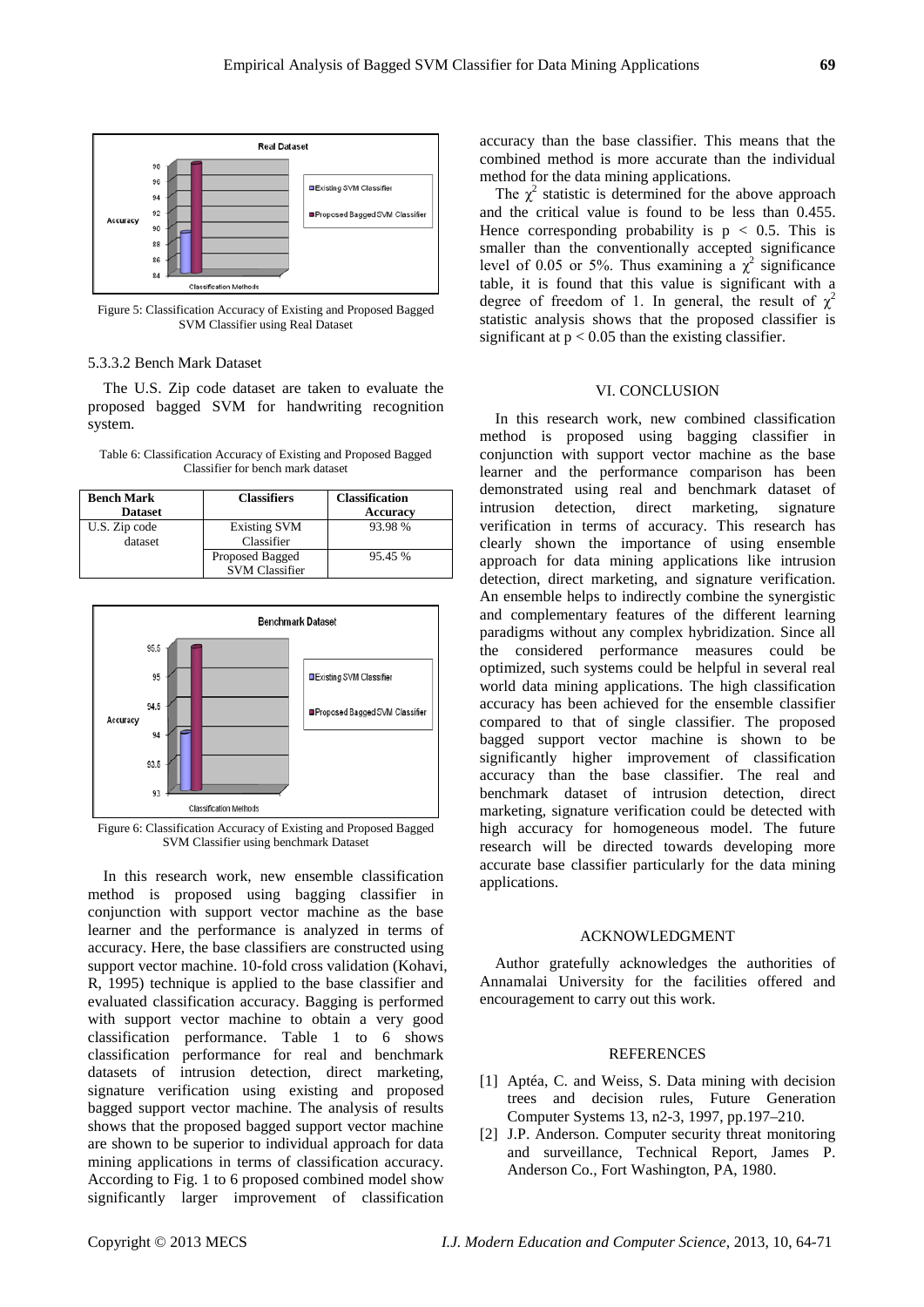- [3] E. Biermann, E. Cloete and L.M. Venter. A comparison of intrusion detection Systems, Computer and Security, v( 20), 2001, pp. 676-683.
- [4] Breiman, L. Stacked Regressions, Machine Learning, 24(1), 1996c, pp.49-64.
- [5] Burges, C. J. C. A tutorial on support vector machines for pattern recognition, Data Mining and Knowledge Discovery, 2(2), 1998, pp.121-167.
- [6] C. J. C. Burges and B. Scholkopf. Improving the Accuracy and Speed of Support vector Learning Machine, Advanced in Neural Information Processing Systems 9, MIT Press, Cambridge, MA, 1997, PP. 375-381.
- [7] Cherkassky, V. and Mulier, F. Learning from Data Concepts, Theory and Methods, John Wiley & Sons, New York, 1998.
- [8] Cheung, K.-W., Kwok, J. K., Law, M. H., & Tsui, K.-C. Mining customer product rating for personalized marketing, Decision Support Systems, 35, 2003, pp. 231–243.
- [9] Cortes, C. and Vapnik, V. Support Vector Networks, Machine Learning, 20, n3, 1995, pp.273–297.
- [10]J. X. Dong, A. Krzyzak, and C.Y. Suen. Fast SVM Training Algorithm with Decomposition on Very Large Datasets, IEEE Trans. Pattern Analysis and Machine Intelligence, v(27), n 4, 2005, pp. 603-618.
- [11]Heady R, Luger G, Maccabe A, Servilla M. The architecture of a network level intrusion detection system, Technical Report, Department of Computer Science, University of New Mexico, 1990.
- [12]T.K.Ho, J.J.Hull, and S.N.Srihari. Combination of Structural Classifiers, Proc. IAPR Workshop Syntatic and Structural Pattern Recog, 1990, pp. 123-137.
- [13]Hu, X. A data mining approach for retailing bank customer attrition analysis, Applied Intelligence 22(1), 2005, pp.47-60.
- [14]K. Ilgun, R.A. Kemmerer and P.A. Porras. State transition analysis:A rule-based intrusion detection approach, IEEE Trans. Software Eng. V(21),1995, pp. 181-199.
- [15]Ira Cohen, Qi Tian, Xiang Sean Zhou and Thoms S.Huang. Feature Selection Using Principal Feature Analysis, Proceedings of the 15th international conference on Multimedia, Augsburg, Germany, September, 2007, pp. 25-29.
- [16]Jiawei Han, Micheline Kamber. Data Mining Concepts and Techniques, Elsevier Publications, 2003.
- [17]U. Krebel. Pairwise Classification and Support Vector Machines, Advances in Kernel Methods: Support Vector Learning, MIT Press, Cambridge, MA, 1999, pp. 255-268.
- [18] Kohavi, R. A study of cross-validation and bootstrap for accuracy estimation and model selection, Proceedings of International Joint Conference on Artificial Intelligence, 1995, pp.1137–1143.
- [19]Li, W., Wu, X., Sun, Y. and Zhang, Q. Credit Card Customer Segmentation and Target Marketing Based on Data Mining, Proceedings of International

Conference on Computational Intelligence and Security, 2010, pp.73-76.

- [20]Ling, X. and Li, C. Data Mining for Direct Marketing: Problems and Solutions. Proceedings of the 4th KDD conference, AAAI Press, 1998, pp.73–79.
- [21]E. Lundin and E. Jonsson. Anomaly-based intrusion detection: privacy concerns and other problems, Computer Networks, v(34), 2002, pp. 623-640.
- [22]D. Marchette. A statistical method for profiling network traffic, proceedings of the First USENIX Workshop on Intrusion Detection and Network Monitoring (Santa Clara), CA, 1999, pp. 119-128.
- [23]Mukkamala S, Sung AH, Abraham A. Intrusion detection using ensemble of soft computing paradigms, third international conference on intelligent systems design and applications, intelligent systems design and applications, advances in soft computing. Germany: Springer, 2003, pp. 239–48.
- [24]Mukkamala S, Sung AH, Abraham A. Modeling intrusion detection systems using linear genetic programming approach, The 17th international conference on industrial  $\&$  engineering applications of artificial intelligence and expert systems, innovations in applied artificial intelligence. In: Robert O., Chunsheng Y., Moonis A., editors. Lecture Notes in Computer Science, vol. 3029. Germany: Springer, 2004a, pp. 633–42.
- [25]Mukkamala S, Sung AH, Abraham A, Ramos V. Intrusion detection systems using adaptive regression splines. In: Seruca I, Filipe J, Hammoudi S, Cordeiro J, editors. Proceedings of the 6th international conference on enterprise information systems, ICEIS'04, vol. 3, Portugal, 2004b, pp. 26– 33.
- [26]S. Mukkamala, G. Janoski and A.Sung. Intrusion detection: support vector machines and neural networks" In proceedings of the IEEE International Joint Conference on Neural Networks (ANNIE), St. Louis, MO, 2002, pp. 1702-1707.
- [27]Schapire, R., Freund, Y., Bartlett, P., and Lee, W. (1997). Boosting the margin: A new explanation for the effectives of voting methods. In proceedings of the fourteenth International Conference on Machine Learning, Nashville, TN, 1997, pp. 322-330.
- [28]Shah K, Dave N, Chavan S, Mukherjee S, Abraham A, Sanyal S. (2004), Adaptive neuro-fuzzy intrusion detection system. IEEE International Conference on Information Technology: Coding and Computing (ITCC'04), v(1), USA: IEEE Computer Society, 2004, pp. 70–74.
- [29]Shin, H., Cho, S. "Response Modeling with Support vector Machines", Expert Systems with Applications, 30, 2006, pp. 746-760.
- [30]T. Shon and J. Moon. A hybrid machine learning approach to network anomaly detection", Information Sciences, v(177), 2007, pp. 3799-3821.
- [31]C.Y.Suen, C.Nadal, T.A.Mai, R.Legault, and L.Lam. Recognition of totally unconstrained handwritten